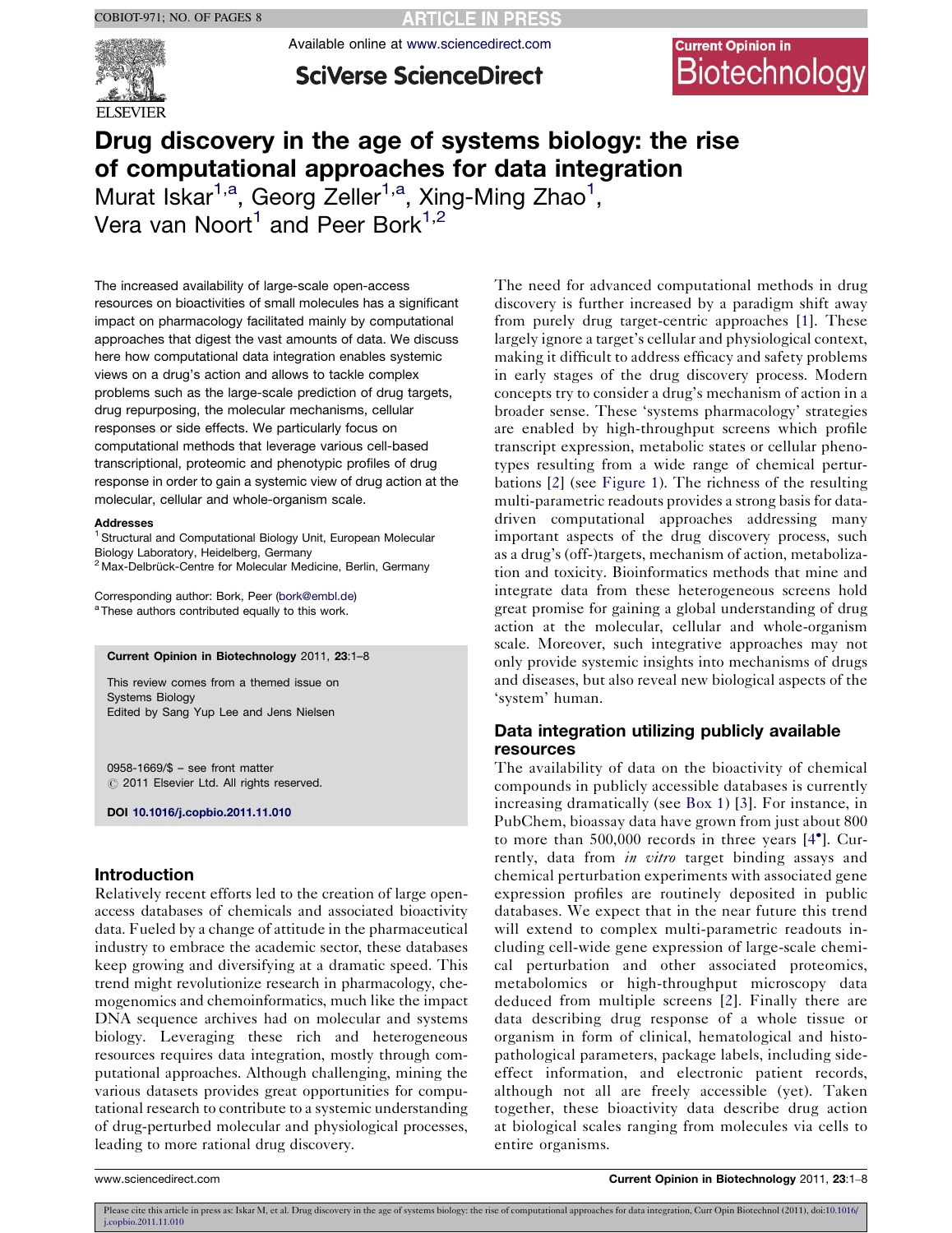Figure 1



The different scales at which information on bioactivity of chemicals can be profiled. From in vitro binding assays to cellular profiling and wholeorganism readouts, complexity of the data typically increases. Similarly, assay cost generally increases, whereas experimental throughput and hence availability of the data (coverage of chemical space) decreases along the same axis.

In this context, data integration ideally leads to models that account for several aspects of drug perturbations at multiple scales and may thus provide a systemic view on the biological response processes and networks (see [Figure](#page-3-0) 2). However, these approaches face many challenges. For instance, the lack of controlled and standardized vocabulary describing chemicals, bioactivity assays or pharmacological outcomes of drug treatments poses a major hurdle for data integration from diverse sources which has been recognized by the community [\[5,6](#page-5-0)]. Another concern arises from the sheer size of chemical space: Even large-scale screens only achieve partial coverage, so integrative approaches are often hampered by too few chemicals that are shared by different assays (see [Figure](#page-3-0) 2). In this respect, standardization efforts towards establishing priorities for chemical libraries may be a step in the right direction [[7](#page-5-0)]. Despite such obstacles, substantial progress in integrative methodologies has been made during the past years. In the following, we focus on recent computational approaches that address fundamental challenges in drug development and cover different levels of complexity increasing from drug-target prediction over mechanism-of-action inference to drugsafety assessment.

# Integrative approaches to drug-target prediction

Bioactive chemicals exert their function through binding to one or more protein targets. Therefore, identifying a compound's main target(s) is a pivotal step in drug discovery. However, for a thorough systemic understanding of the consequences of drug intake, many other 'readouts' are helpful. For example, identifying binding propensity for off-targets, metabolizing enzymes (such as cytochrome P450s) and transporters (for absorption or excretion) allows safety assessments early in the drug discovery pipeline [\[19](#page-6-0)]. Knowledge of the entire profile of drug targets is crucial for assessing both efficacy and safety aspects of drug candidates.

For most pharmacologically relevant protein targets, experimental binding data are incomplete, even though high-throughput screens are more and more employed. This makes computational drug-target prediction attractive for exploring the interaction space between potential targets and bioactive chemicals [\[20](#page-6-0)]. Here we will focus on computational approaches that can make inferences for the majority of drug-target interactions. In this respect, many protein structure-based methods are limited by scarce 3D structure data for important target

<span id="page-1-0"></span>Current Opinion in Biotechnology 2011, 23:1–8 www.sciencedirect.com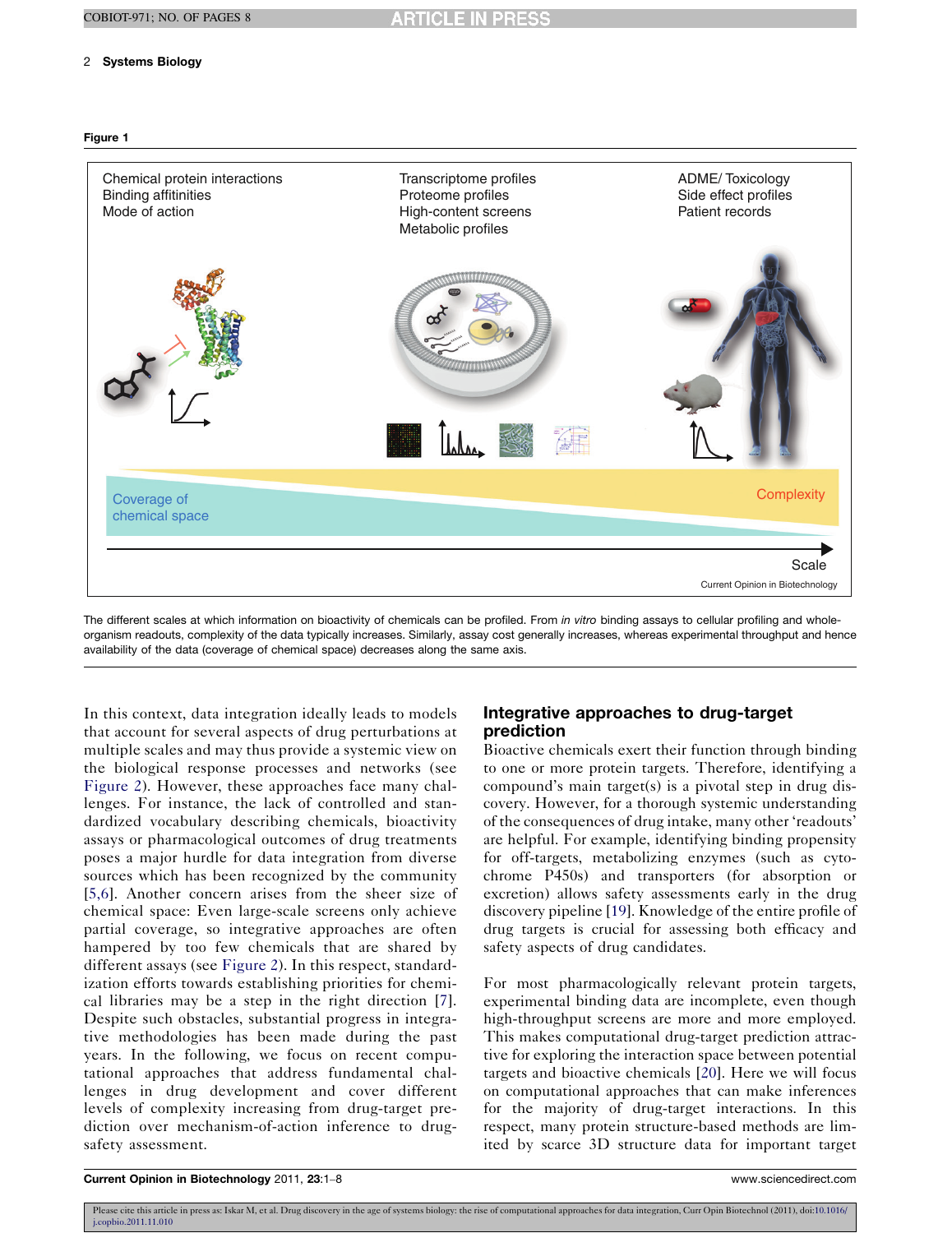#### Box 1 A selection of publicly available resources on bioactivity of small molecules

## Pubchem

<http://pubchem.ncbi.nlm.nih.gov/> [[4](#page-5-0)<sup>\*</sup>]



A comprehensive repository for small molecules and their biological activities. It includes more than 500,000 bioassay results, 130 million experimental bioassay results, 85 million substances representing 30 million chemically unique compounds.

### chEMBLdb

<https://www.ebi.ac.uk/chembldb/> [[8\]](#page-5-0)



A database that contains chemical properties (e.g. log P, Molecular Weight, Lipinski Parameters) and biological activities (e.g. binding constants, pharmacology and ADMET data) for over 700,000 distinct drug-like small molecules including more than 3 million bioactivity results from the scientific literature.

#### **DrugBank**

<http://drugbank.ca/> [\[9](#page-5-0)]



Displays manually annotated fact sheets of drugs (with chemical, pharmacological and pharmaceutical information) and their targets (with sequence, structure, and pathway) of 6796 drug-like chemicals including 1571 FDA-approved small molecule and biotech (protein/peptide) drugs. Additionally, 4285 non-redundant proteins (i.e. drug targets/enzymes/transporters) are associated with drug entries including 230 richly illustrated drug-action pathways.

#### STITCH: Chemical–Protein Interactions

#### <http://stitch.embl.de/> [[10\]](#page-5-0)



A meta-repository to explore known and predicted interactions between more than 300,000 chemicals and their protein targets within the context of protein-protein association networks (2.6 million proteins in 1133 organisms) [[11](#page-5-0)].

GEO: Gene expression omnibus

<http://www.ncbi.nlm.nih.gov/geo/> [\[12\]](#page-5-0)



A public repository that archives and freely distributes 20,000 microarray-based and sequence-based functional genomics studies including disease-associated experiments.

#### Connectivity Map

<http://www.broadinstitute.org/cmap/> [\[13](#page-5-0)<sup>\*</sup>]



A large collection of genome-wide expression profiles generated with microarrays. It contains expression response of four cancer cell lines to over 1300 bioactive, drug-like molecules. With a simple pattern-matching algorithm available on the web server, drugs can be linked to each other or to diseases and genetic perturbations through signature (dis-)similarity search.

#### ACToR

<http://actor.epa.gov/> [[14\]](#page-6-0)



An online warehouse that integrates over 500 publicly available chemical toxicity resources including ToxRefDB [\[15\]](#page-6-0), in vivo animal toxicity studies and ToxCastDB, 500 high-throughput assays of a thousand chemicals [\[16](#page-6-0)]. It contains data on more than 500,000 chemicals and their potential health and environmental risks.

SIDER: Side Effects Resource

<http://sideeffects.embl.de/> [\[17](#page-6-0)]



A machine-readable side effect resource that connects 888 approved drugs to 1450 recorded adverse effects extracted from public documents and package inserts. Moreover, it integrates and makes available side-effect frequency, and drug and side effect classifications.

NPC: NCGC Pharmaceutical Collection

<http://tripod.nih.gov/npc/> [[18\]](#page-6-0)



A comprehensive resource of approved and experimental drugs useful for drug repositioning. In addition to being an electronic resource for computational approaches, it also offers a physical compound collection for high-throughput screening experiments.

classes (such as GPCRs), and will be omitted here (but are covered elsewhere, e.g. [[21\]](#page-6-0)).

To globally map drug-target associations, Keiser et al. characterized drug targets in terms of their known ligands and subsequently inferred novel associations from similarity between ligand sets  $[22^{\bullet}, 23]$  $[22^{\bullet}, 23]$ . The resulting predictions revealed extensive polypharmacology and ligand promiscuity. They thus challenged the 'one-drug-onetarget' dogma and instead support the notion that broad

<span id="page-2-0"></span>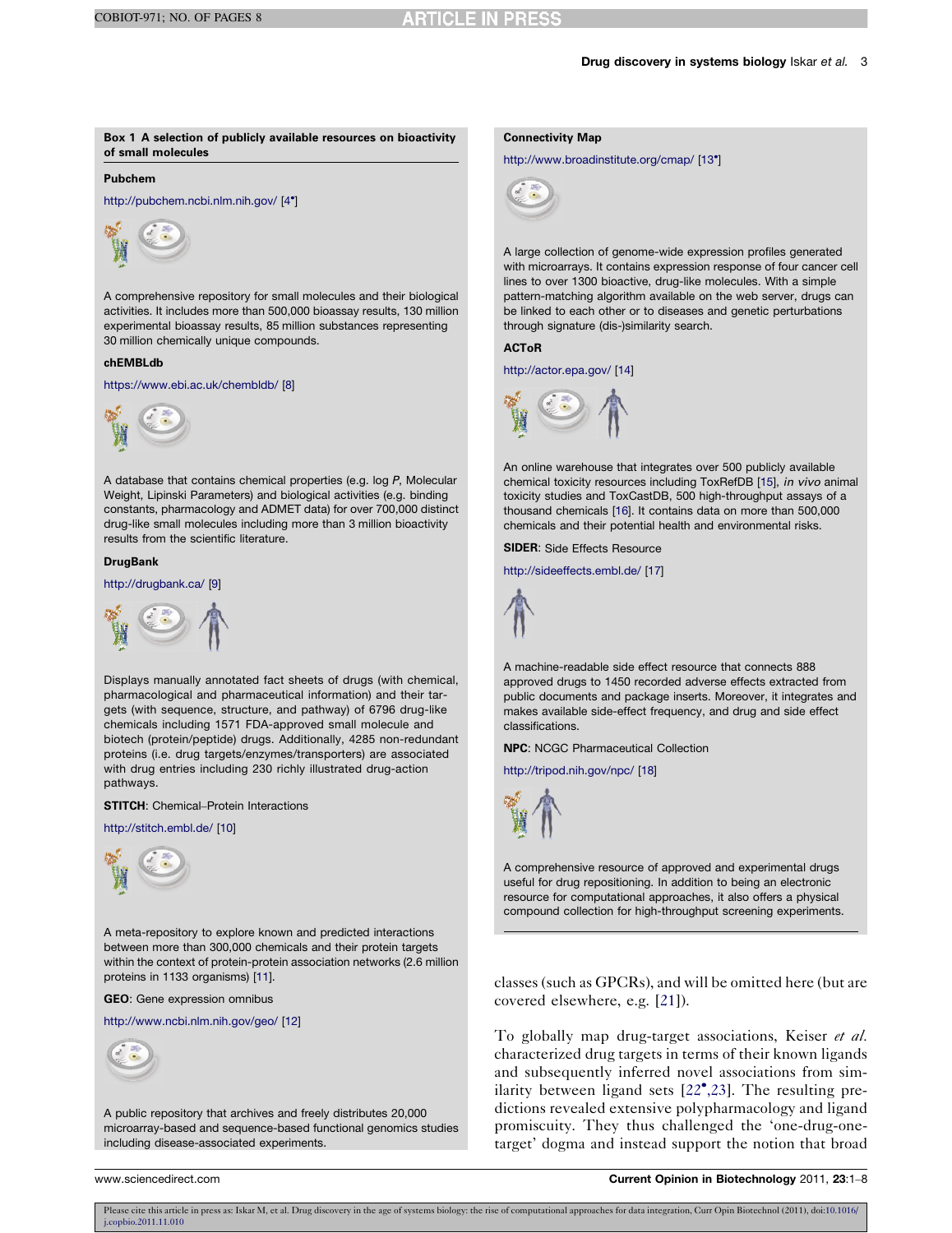Figure 2



The promise of integrative methods for gaining a systems level understanding of complex biological responses to drug treatment. The growing diversity of publicly accessible bioactivity data has created many possibilities for integrative approaches. For example, gene expression profiles have been combined with drug-target information to infer mechanism of action and feedback regulation of target expression [[13](#page-5-0)\*[,32,33](#page-5-0)\*\*]. Integrating heterogeneous data from many bioactivity resources under one umbrella (i.e. on the basis of a common set of drugs) will be an important strategy to advance a systems level understanding of drug action.

activity across a family of targets may be required for efficacy against some diseases  $[22^{\bullet}, 24]$  $[22^{\bullet}, 24]$  $[22^{\bullet}, 24]$ .

Other studies integrated more heterogeneous data types for target identification, yet still relied to some extent on chemical similarity between drugs. One such approach combined structural chemical descriptors of drugs with protein sequence features of the targets [\[25](#page-6-0)]. From these a combined distance measure was derived to predict nontrivial drug-target interactions, that is, to propose novel drugs that are not chemically similar to a target's set of known ligands [\[25](#page-6-0)].

Systemic concepts that utilized human phenotypic data opened new avenues in drug target prediction and became feasible by using computational approaches. Campillos et al. developed ontologies that allowed to quantify side effect similarities derived from package inserts and have shown that from a similarity measure of side-effect profiles, it can be inferred whether two drugs share a target with implications for drug repurpos-ing [[26](#page-6-0)<sup>°</sup>]. They experimentally validated several novel drug-target relations demonstrating the feasibility of approaches that utilize organism level readouts to predict interactions at the molecular level. Another method by Yamanishi et al. [\[27](#page-6-0)] integrated chemical similarity and protein-sequence similarity with additional pharmacological data extracted from package labels by text-mining.

From the combination of these heterogeneous data, their machine learning-based method predicted new drug-target interactions [[27\]](#page-6-0).

Pursuing a metabolomics approach, Folger et al. have introduced a new systemic method for the identification of (potential) anti-cancer drug targets  $[28\text{'''}]$  $[28\text{'''}]$  $[28\text{'''}]$ . By integrating a network of human cellular metabolism with cancer expression data, they constructed a generic model of the metabolic fluxes in cancer cells  $[28\cdot]$  $[28\cdot]$  $[28\cdot]$ . This approach predicted specific targets whose disruption would severely impact cancer metabolism while exhibiting only mild toxicity according to metabolic models of non-cancerous cells and liver tissue. Importantly, they not only identified many known metabolic anticancer drug-targets and novel candidates, but also provided a mechanistic model of the metabolic consequences of drug interventions. This even allowed the authors to propose combination therapies, where synergistic drug interference appeared most effective in the metabolic model  $[28\text{°}$  $[28\text{°}$  $[28\text{°}$ .

Recent developments have clearly demonstrated the feasibility and benefits of combining heterogeneous data from systemic readouts for drug-target prediction. In the near future, the increased quantity and diversity of available data from cellular and phenotypic assays will further empower integrative approaches. Growing knowledge of the physiological roles of drug targets in disease etiology and adverse drug reactions will both, profit from and facilitate, accurate computational assessments of a drug's full interaction profile and thus be a key step towards a systemic understanding of drug action.

# Inference of a drug's mechanism of action utilizing cellular readouts

Directly inferring drug target relations from complex cellular readouts may not always be possible owing to convergence of several molecular events onto the same or very similar phenotypes. Nonetheless, such data may be useful for characterizing a drug's general mechanism of action (MoA) on a biological system. MoA refers to the molecular mechanisms by which a drug achieves its pharmacological effect [\[29](#page-6-0)]. Elucidating a drug's MoA experimentally is currently still very time and labor intensive, but there is hope that a combination of highthroughput screening technologies and computational analyses can shortcut many aspects by generating hypotheses early on.

There are plenty of computational challenges in the analysis of complex multi-parametric screening data that start with the delineation of (molecular or phenotypic) drug response profiles from several high-throughput screening technologies covering gene expression, proteomics, metabolomics or cellular phenotypes. The hope of large-scale profiling efforts is indeed to capture the molecular or phenotypic signatures of the screened drugs'

<span id="page-3-0"></span>Current Opinion in Biotechnology 2011, 23:1–8 www.sciencedirect.com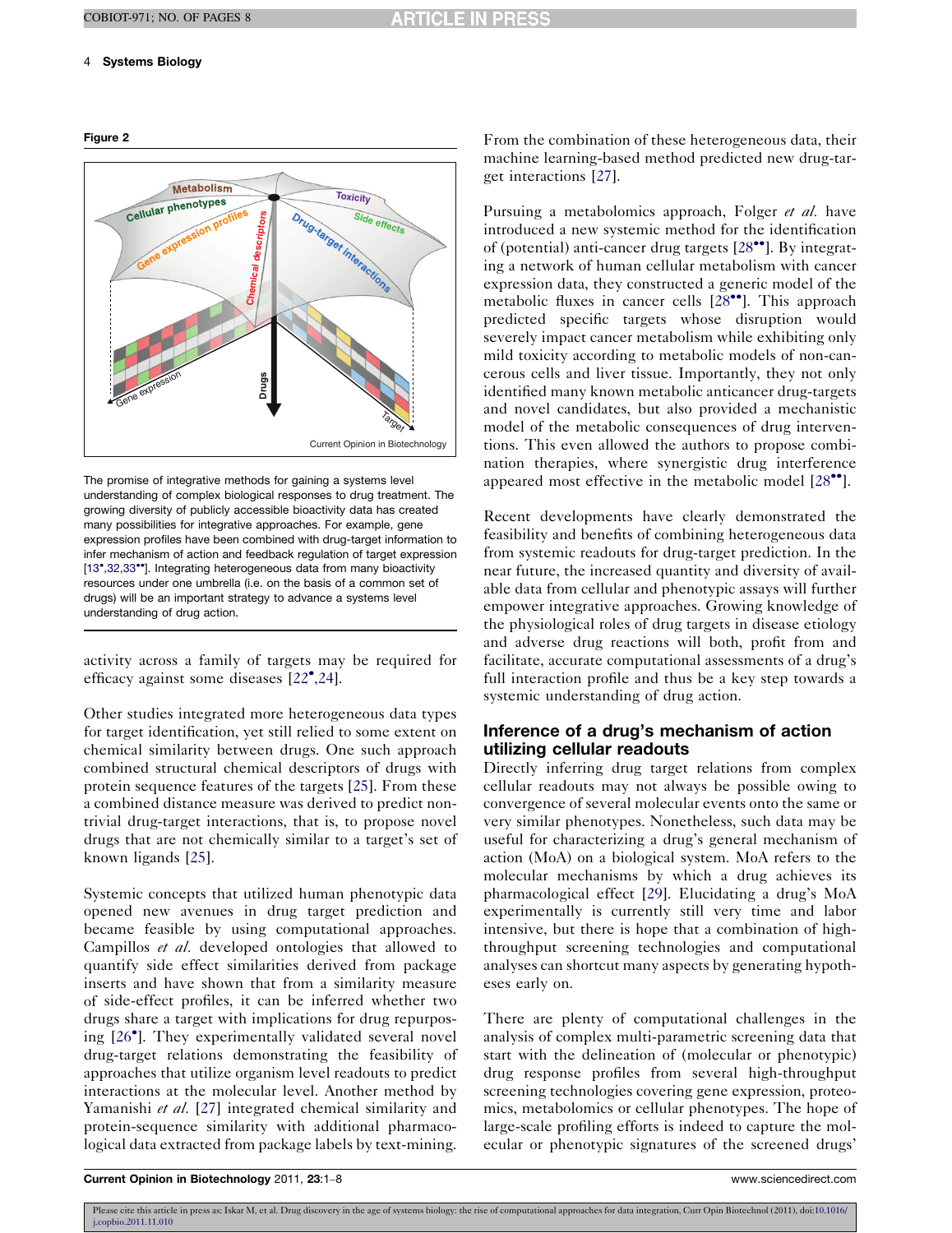MoAs [[13](#page-5-0)<sup>\*</sup>]. However, the resulting profiles typically also include general stress or other secondary responses, and effects due to off-target binding. Another challenge is the establishment of adequate similarity measures that reflect the common underlying MoA(s) of chemicals. This is a prerequisite to apply the 'guilt by association' rule to infer novel drug indications from profile similarity [[30\]](#page-6-0). Finally, it is an open computational problem how to best integrate heterogeneous data from different screening technologies in order to improve overall prediction accuracy and gain a systemic understanding of a drug's MoA.

Large-scale profile-based comparisons of drug treatments were pioneered by the Connectivity Map (CMap) project [\[13](#page-5-0)<sup>\*</sup>]. Generating and comparing genome-wide gene expression readouts of several cell-lines treated with more than 1000 drug-like chemicals illustrated the potential of complex biological readouts for mapping relations between drugs, diseases and genes. Expression-based comparison of drugs has been facilitated by concomitant research into statistical methods for profile similarity search  $[31,32,33$ <sup>\*\*</sup>]. Building on the CMap resource, Iorio *et al.* [\[33](#page-6-0) $\cdot$ <sup>o</sup>] identified network communities of drugs with similar expression profiles. These drug communities were found to generally have similar MoA and higher likelihood of sharing targets or therapeutic effect and community membership was successfully exploited for drug repositioning.

Mechanistic insights into drug action have also been gathered based on their effect on cellular morphology, by exploiting high-content phenotypic screening in conjunction with automated microscopy and image analysis [\[34](#page-6-0)<sup>•</sup>[,35](#page-6-0)]. Young et al. reduced primary image features to a more compact representation, allowing the computational identification of chemicals with pronounced morphologi-cal effects [[34](#page-6-0)<sup>°</sup>]. Clustering these chemicals according to their morphological phenotype revealed relationships to an independent chemical similarity-based clustering. A combination of target prediction and phenotype clustering allowed MoA inference for some chemical classes. Taking high-throughput phenotypic screening to the whole-organism level, behavioral alterations in zebrafish larvae were quantified upon treatment with drug-like chemicals [[36](#page-6-0)<sup>•</sup>[,37](#page-6-0)]. Rihel et al. computationally derived profiles from these complex behavioral phenotypes and showed that behavioral profile clustering is strongly correlated with similarity of known bioactivities of drugs in mammals (e.g. target proteins and MoA). This established the screen as a valuable tool for MoA inference of poorly characterized psychotropic compounds which are particularly challenging to study in vitro [\[36](#page-6-0)<sup>°</sup>].

The concept of profiles capturing drug MoA has been successfully extended to diseases. Diseases, which are accompanied by disruptions of processes and networks at the cellular level, can also be characterized by profiles of altered gene expression, metabolite concentrations, and so on. Through guilt-by-association, diseases with similar profiles are proposed to be treated with the same drugs [[38,39\]](#page-6-0). Furthermore, drug and disease profiles have been combined based on the idea of 'reversing disease profiles': A drug showing an expression profile that is strongly anticorrelated with a disease profile might actually reverse some of the disease effects  $[13^{\bullet},40,41^{\bullet},42]$  $[13^{\bullet},40,41^{\bullet},42]$  $[13^{\bullet},40,41^{\bullet},42]$  $[13^{\bullet},40,41^{\bullet},42]$  $[13^{\bullet},40,41^{\bullet},42]$  $[13^{\bullet},40,41^{\bullet},42]$ . Sirota et al. systematically developed this concept further into a method, which combines disease expression profiles extracted from publicly available microarray repositories (see [Box](#page-2-0) 1) [\[12](#page-5-0)] with drug-induced expression profiles for rational drug repositioning [\[41](#page-6-0)<sup>°</sup>]. Extensive experimental follow-up work established that this approach can indeed lead to novel treatments that showed promise in animal models  $[41^\bullet, 42]$  $[41^\bullet, 42]$ .

A significant advance towards integration of multiple evidences for drug repositioning was recently made by Gottlieb et al. [[43](#page-7-0)<sup>\*</sup>]. They combined many different profile-based similarity measures for drugs and diseases to identify novel drug indications using a machine learning-based method. It incorporates drug–drug similarity measures derived from chemical structures, expression profiles, side-effect profiles and properties of the drugs' targets. Additionally, disease–disease similarity is calculated based on phenotypic as well as molecular profiles (gene expression similarity among others). The integration achieved higher prediction accuracy than each dataset alone and allowed an MoA inference that is robust against weaknesses and errors in individual sources of evidence  $[43$ <sup> $\degree$ </sup>].

# Prediction of higher level systemic features such as drug toxicity and adverse reactions

Toxicity and adverse reactions of small molecules pose a public health risk, as well as cause high attrition rates in later stages of drug development [[44\]](#page-7-0). This led the U.S. National Research Council (NRC) to propose the development of high-throughput in vitro toxicology assays along with controlled vocabularies on toxicity phenotypes and computational methods for assessing a compound's mechanism-based toxicity [\[45](#page-7-0)]. Ultimately, the collected data will allow integrative computational approaches to characterize fundamental biological processes leading to drug-induced organ and organism failures. Such approaches might prove useful to predict toxicity of novel compounds.

Already now, chemical structures and/or physiochemical properties are being used to predict *in vivo* toxicity and adverse drug reactions as has been demonstrated by quantitative structure–activity relationship (QSAR) studies [\[19,46\]](#page-6-0). Chemical structure and its predicted protein targets were further associated with adverse drug reactions in order to pinpoint targets and pathways responsible for the undesired drug effect [[19\]](#page-6-0). An integrative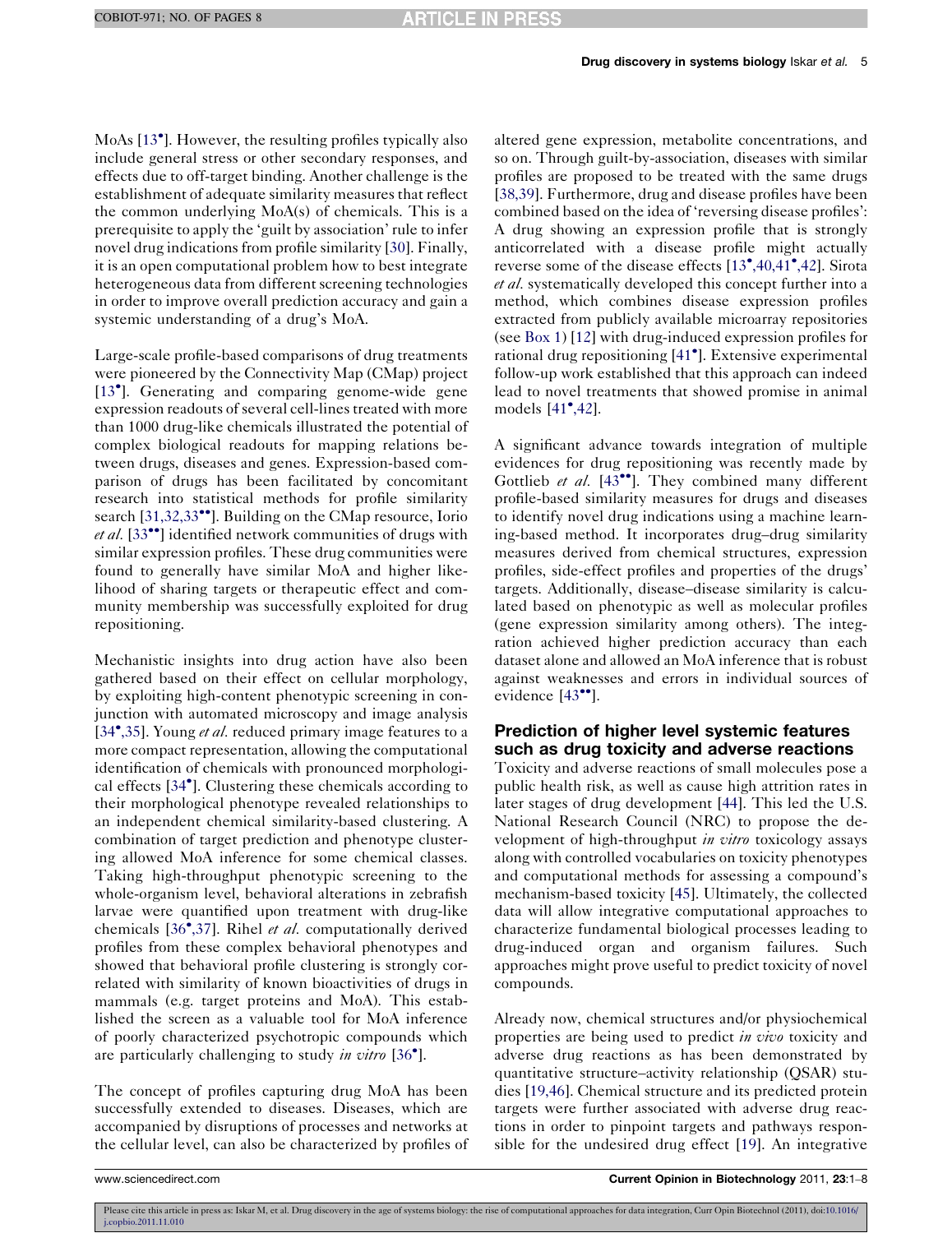model by Sedykh et al. [\[47](#page-7-0)] combines chemical with biological descriptors mined from PubChem in vitro assays (see [Box](#page-2-0) 1)  $[4^{\bullet}]$  $[4^{\bullet}]$  $[4^{\bullet}]$ . It has shown that for assessing in vivo toxicity, bioassay data provide unique, valuable information that cannot be derived from chemical structures alone [[47\]](#page-7-0).

For the prediction of toxicity-related aspects of drugs, genome-wide expression data derived form drug-perturbed states should be a valuable resource allowing conceptually novel avenues. Natsoulis et al. have generated a large-scale dataset of gene expression profiles from liver tissue of rats treated with 344 chemicals [\[48](#page-7-0)]. To identify biomarkers predictive of the observed toxicological and pharmaceutical outcomes, they used a supervised classification algorithm, which extracted a small set of  $\sim$ 200 representative genes sufficient to distinguish more than 30 liver toxicity outcomes [[48\]](#page-7-0). To improve the molecular understanding of in vivo liver toxicity, Low et al. combined drug-induced expression profiles of rat liver with chemical descriptors and provided insights into chemical substructures and regulated genes that are responsible for liver toxicity [[49\]](#page-7-0).

Side effects of FDA-approved drugs provide information on human phenotypic response to drug treatment (see [Box](#page-2-0) 1) and their variation in the human population [\[17](#page-6-0)]. Fliri et al. clustered drugs using either side effect or drugtarget profiles[\[50](#page-7-0)]. They found seven classes of drugs that are coherent between both clusterings. This implies that for some drugs, target profiles are predictive of side effects. Although these and other results suggest strong associations between side effects and drug targets [\[26](#page-6-0)<sup>•</sup>[,50](#page-6-0)], additional work has shown that targeting distinct proteins that are interaction partners also contributes to similarity between side-effect profiles [[51\]](#page-7-0). Pouliot et al. [\[52](#page-7-0)] correlated side effect classes summarized at the organ level with heterogeneous bioassay data from Pubchem (see [Box](#page-2-0) 1)  $[4^{\bullet}]$  $[4^{\bullet}]$  in order to build models that reliably predict safety-related issues [[52\]](#page-7-0).

The integrative approaches presented here represent the first steps towards a systemic understanding that is likely to impact toxicology and safety issues in drug development by improving our understanding of mechanismbased toxicity at molecular, cellular and organismal level.

## Summary and outlook

Emphasizing data integration, we have summarized recent computational approaches that might have an impact on rational drug design. Whatever implementation will be accepted by a wider community, we believe that these integrative concepts are promising for the near future, building on the current rapid expansion of publicly accessible resources on the bioactivity of chemical compounds (see [Box](#page-2-0) 1). Integration of diverse types of data describing drug action at multiple levels from

molecular interactions to cellular and organismal aspects will provide a systemic view of drug response processes that is likely to heavily impact drug development. This holistic view will not only enhance drug discovery, but also facilitate a better understanding of the 'system' human. Large-scale drug perturbation experiments represent important new entry points for the reconstruction of human molecular and physiological networks and thus represent important contributions to systems biology [\[53](#page-7-0)].

## Acknowledgements

We thank the members of the Bork group for helpful discussions.

#### References and recommended reading

Papers of particular interest, published within the annual period of review, have been highlighted as:

- of special interest
- •• of outstanding interest
- 1. Swinney DC, Anthony J: How were new medicines discovered? Nature Reviews. Drug Discovery 2011, 10:507-519.
- 2. Feng Y, Mitchison TJ, Bender A, Young DW, Tallarico JA: Multiparameter phenotypic profiling: using cellular effects to characterize small-molecule compounds. Nature Reviews. Drug Discovery 2009, 8:567-578.
- 3. Gaulton A, Overington JP: Role of open chemical data in aiding drug discovery and design. Future Medicinal Chemistry 2010, 2:903-907.
- 4. Wang Y, Xiao J, Suzek TO, Zhang J, Wang J, Bryant SH:
- **.** PubChem: a public information system for analyzing bioactivities of small molecules. Nucleic Acids Research 2009, 37:W623-W633.

A publicly available resource for immense amounts of data on chemicals and their bioactivities.

- 5. Bodenreider O: The Unified Medical Language System (UMLS): integrating biomedical terminology. Nucleic Acids Research 2004, 32:D267-D270.
- 6. Orchard S, Al-Lazikani B, Bryant S, Clark D, Calder E, Dix I, Engkvist O, Forster M, Gaulton A, Gilson M et al.: Minimum information about a bioactive entity (MIABE). Nature Reviews. Drug Discovery 2011, 10:661-669.
- 7. Hajduk PJ, Galloway WRJD, Spring DR: Drug discovery: a question of library design. Nature 2011, 470:42-43.
- 8. Gaulton A, Bellis LJ, Bento AP, Chambers J, Davies M, Hersey A, Light Y, McGlinchey S, Michalovich D, Al-Lazikani B et al.: ChEMBL: a large-scale bioactivity database for drug discovery. Nucleic acids research 2011 doi: [10.1093/nar/gkr777](http://dx.doi.org/10.1093/nar/gkr777).
- 9. Knox C, Law V, Jewison T, Liu P, Ly S, Frolkis A, Pon A, Banco K, Mak C, Neveu V et al.: DrugBank 3.0: a comprehensive resource<br>for "omics" research on drugs. Nucleic Acids Research 2011, 39:D1035-D1041.
- 10. Kuhn M, Szklarczyk D, Franceschini A, Campillos M, von Mering C, Jensen LJ, Beyer A, Bork P: STITCH 2 an interaction network database for small molecules and proteins. Nucleic Acids Research 2010, 38:D552-D556.
- 11. Szklarczyk D, Franceschini A, Kuhn M, Simonovic M, Roth A, Minguez P, Doerks T, Stark M, Muller J, Bork P et al.: The STRING database in 2011: functional interaction networks of proteins, globally integrated and scored. Nucleic Acids Research 2011, 39:D561-D568.
- 12. Barrett T, Troup DB, Wilhite SE, Ledoux P, Evangelista C, Kim IF, Tomashevsky M, Marshall KA, Phillippy KH, Sherman PM et al.: NCBI GEO: archive for functional genomics data sets – 10 years on. Nucleic Acids Research 2011, 39:D1005-D1010.
- 13. Lamb J, Crawford ED, Peck D, Modell JW, Blat IC, Wrobel MJ,  $^{\bullet}$ Lerner J, Brunet J-P, Subramanian A, Ross KN et al.: The

<span id="page-5-0"></span>Current Opinion in Biotechnology 2011, 23:1–8 www.sciencedirect.com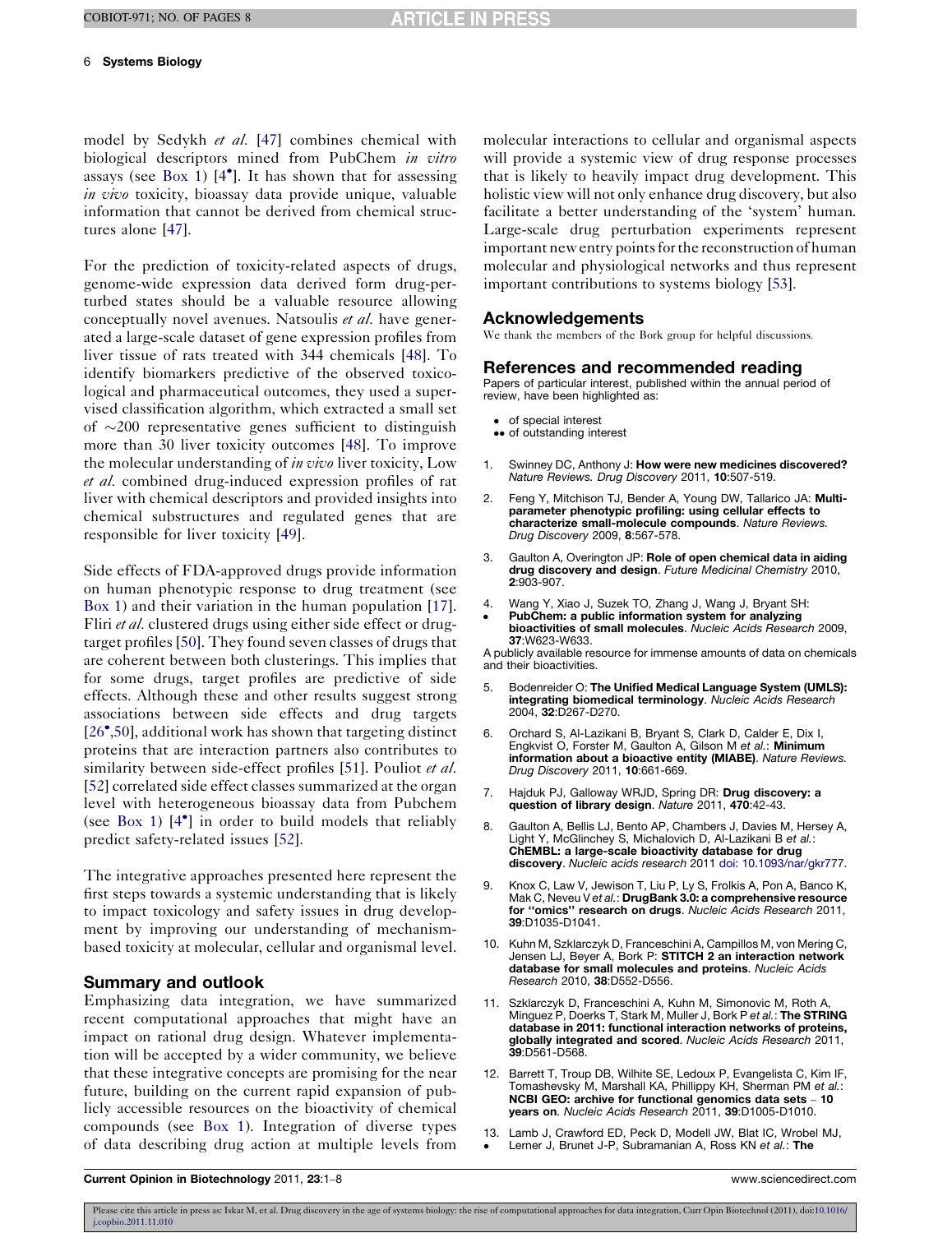Connectivity Map: using gene-expression signatures to connect small molecules, genes, and disease. Science (New York, NY) 2006, 313:1929-1935.

A comprehensive resource on gene expression responses of four cancer<br>cell lines to treatments with ~1300 small molecules. Using a patternmatching algorithm, drugs, diseases and physiological processes can be linked to each other as exploited by many follow-up studies.

- 14. Judson R, Richard A, Dix D, Houck K, Elloumi F, Martin M, Cathey T, Transue TR, Spencer R, Wolf M: ACToR - Aggregated **Computational Toxicology Resource**. *Toxicology and Applied*<br>*Pharmacology* 2008, **233**:7-13.
- 15. Martin MT, Judson RS, Reif DM, Kavlock RJ, Dix DJ: Profiling chemicals based on chronic toxicity results from the U.S. EPA ToxRef Database. Environmental Health Perspectives 2009, 117:392-399.
- 16. Knudsen TB, Houck KA, Sipes NS, Singh AV, Judson RS, Martin MT, Weissman A, Kleinstreuer NC, Mortensen HM, Reif DM<br>*et al.*: **Activity profiles of 309 ToxCast<sup>TM</sup> chemicals evaluated** across 292 biochemical targets. Toxicology 2011, 282:1-15.
- 17. Kuhn M, Campillos M, Letunic I, Jensen LJ, Bork P: A side effect resource to capture phenotypic effects of drugs. Molecular Systems Biology 2010, 6:343.
- 18. Huang R, Southall N, Wang Y, Yasgar A, Shinn P, Jadhav A, Nguyen D-T, Austin CP: The NCGC pharmaceutical collection: a comprehensive resource of clinically approved drugs enabling repurposing and chemical genomics. Science Translational Medicine 2011, 3:80ps16.
- 19. Bender A, Scheiber J, Glick M, Davies JW, Azzaoui K, Hamon J,<br>Urban L, Whitebread S, Jenkins JL: Analysis of pharmacology data and the prediction of adverse drug reactions and off-<br>target effects from chemical structure. ChemMedChem 2007, 2:861-873.
- 20. Imming P, Sinning C, Meyer A: Drugs their targets and the nature and number of drug targets. Nature Reviews. Drug Discovery 2006, 5:821-834.
- 21. Haupt VJ, Schroeder M: Old friends in new guise: repositioning of known drugs with structural bioinformatics. Briefings in Bioinformatics 2011, 12:312-326.
- 22.  $^{\bullet}$ Keiser MJ, Setola V, Irwin JJ, Laggner C, Abbas AI, Hufeisen SJ,<br>Jensen NH, Kuijer MB, Matos RC, Tran TB *et al.*: **Predicting new** molecular targets for known drugs. Nature 2009, 462:175-181.

This study integrated comprehensive drug-target prediction based on similarity between ligand sets into a global drug-target network. This network revealed a surprising extent of ligand promiscuity and polypharmacology.

- 23. Keiser MJ, Roth BL, Armbruster BN, Ernsberger P, Irwin JJ, Shoichet BK: Relating protein pharmacology by ligand chemistry. Nature Biotechnology 2007, 25:197-206.
- 24. Hopkins AL: **Network pharmacology: the next paradigm in drug**<br>**discovery**. *Nature Chemical Biology 2*008, 4:682-690.
- 25. Yabuuchi H, Niijima S, Takematsu H, Ida T, Hirokawa T, Hara T, Ogawa T, Minowa Y, Tsujimoto G, Okuno Y: Analysis of multiple compound-protein interactions reveals novel bioactive molecules. Molecular Systems Biology 2011, 7:472.
- 26.  $^{\bullet}$ Campillos M, Kuhn M, Gavin A-C, Jensen LJ, Bork P: Drug target identification using side-effect similarity. Science (New York, NY) 2008, 321:263-266.

From similarity of side-effect profiles of approved drugs, the authors inferred whether two drugs share a target. This shows that organismal phenotypic data such as side effects are predictive of binding events at the molecular level supported by experimental validation of novel drugtarget relations.

- 27. Yamanishi Y, Kotera M, Kanehisa M, Goto S: Drug-target interaction prediction from chemical, genomic and pharmacological data in an integrated framework. Bioinformatics (Oxford, England) 2010, 26:i246-i254.
- 28. Folger O, Jerby L, Frezza C, Gottlieb E, Ruppin E, Shlomi T:
- **..** Predicting selective drug targets in cancer through metabolic networks. Molecular Systems Biology 2011, 7:501.

The authors integrated a human metabolic model with cancer expression data to obtain a generic model of cancer metabolism. This correctly predicted many known metabolic anti-cancer drug targets as well as novel candidates. This work is unique in that the mechanistic model offers rich explanations for the predictions making it an ideal tool for rational drug design.

- 29. Berger SI, Iyengar R: Network analyses in systems pharmacology. Bioinformatics (Oxford, England) 2009, 25:2466-2472.
- 30. Dudley JT, Deshpande T, Butte AJ: Exploiting drug-disease relationships for computational drug repositioning. Briefings in Bioinformatics 2011, 12:303-311.
- 31. Subramanian A, Tamayo P, Mootha VK, Mukherjee S, Ebert BL, Gillette MA, Paulovich A, Pomeroy SL, Golub TR, Lander ES et al.: Gene set enrichment analysis: a knowledge-based approach for interpreting genome-wide expression profiles. In Proceedings of the National Academy of Sciences of the United States of America 2005, 102:15545-15550.
- 32. Iskar M, Campillos M, Kuhn M, Jensen LJ, van Noort V, Bork P: Drug-induced regulation of target expression. PLoS Computational Biology 2010, 6:e1000925.
- 33. Iorio F, Bosotti R, Scacheri E, Belcastro V, Mithbaokar P,
- <u>..</u> Ferriero R, Murino L, Tagliaferri R, Brunetti-Pierri N, Isacchi A et al.: Discovery of drug mode of action and drug repositioning from transcriptional responses. In Proceedings of the National Academy of Sciences of the United States of America 2010, 107:14621-14626.

A drug–drug network based on drug-induced expression profiles was created to reveal drug communities associated with drug MoA and indication. Additional drug-induced expression profiles were inserted into this network to predict MoA of novel drugs based on closest drug neighbors.

34. Young DW, Bender A, Hoyt J, McWhinnie E, Chirn G-W, Tao CY,

**.** Tallarico JA, Labow M, Jenkins JL, Mitchison TJ et al.: Integrating high-content screening and ligand-target prediction to identify mechanism of action. Nature Chemical Biology 2008, 4:59-68.

Factor analysis as data reduction tool to handle immense datasets of image-based phenotypic information. Authors compared phenotypic profiles, chemical similarity and predicted drug-target relations to draw mechanism-of-action inferences.

35. Loo L-H, Wu LF, Altschuler SJ: Image-based multivariate profiling of drug responses from single cells. Nature Methods 2007, 4:445-453.

36. **.** Rihel J, Prober DA, Arvanites A, Lam K, Zimmerman S, Jang S,<br>Haggarty SJ, Kokel D, Rubin LL, Peterson RT e*t al*.: **Zebrafish** behavioral profiling links drugs to biological targets and rest/ wake regulation. Science (New York, NY) 2010, 327:348-351.

The value of high-throughput behavioral profiling of zebrafish was shown for the discovery and characterization of psychotropic drugs.

- 37. Kokel D, Bryan J, Laggner C, White R, Cheung CYJ, Mateus R,<br>Healey D, Kim S, Werdich AA, Haggarty SJ e*t al.*: **Rapid behavior**based identification of neuroactive small molecules in the zebrafish. Nature Chemical Biology 2010, 6:231-237.
- 38. Suthram S, Dudley JT, Chiang AP, Chen R, Hastie TJ, Butte AJ: Network-based elucidation of human disease similarities reveals common functional modules enriched for pluripotent drug targets. PLoS Computational Biology 2010, 6:e1000662.
- 39. Chiang AP, Butte AJ: Systematic evaluation of drug-disease relationships to identify leads for novel drug uses. Clinical Pharmacology and Therapeutics 2009, 86:507-510.
- 40. Hu G, Agarwal P: Human disease-drug network based on genomic expression profiles. PLoS ONE 2009, 4:e6536.
- 41. **.** Sirota M, Dudley JT, Kim J, Chiang AP, Morgan AA, Sweet-<br>Cordero A, Sage J, Butte AJ: **Discovery and preclinical**<br>**validation of drug indications using compendia of public gene** expression data. Science Translational Medicine 2011, 3:96ra77.

An important pioneering effort to combine disease and drug-induced gene expression profiles for drug repositioning via 'anticorrelated links'.

Dudley JT, Sirota M, Shenoy M, Pai RK, Roedder S, Chiang AP Morgan AA, Sarwal MM, Pasricha PJ, Butte AJ: Computational repositioning of the anticonvulsant topiramate for inflammatory bowel disease. Science Translational Medicine 2011, 3:96ra76.

## <span id="page-6-0"></span>www.sciencedirect.com **Current Opinion in Biotechnology** 2011, 23:1–8